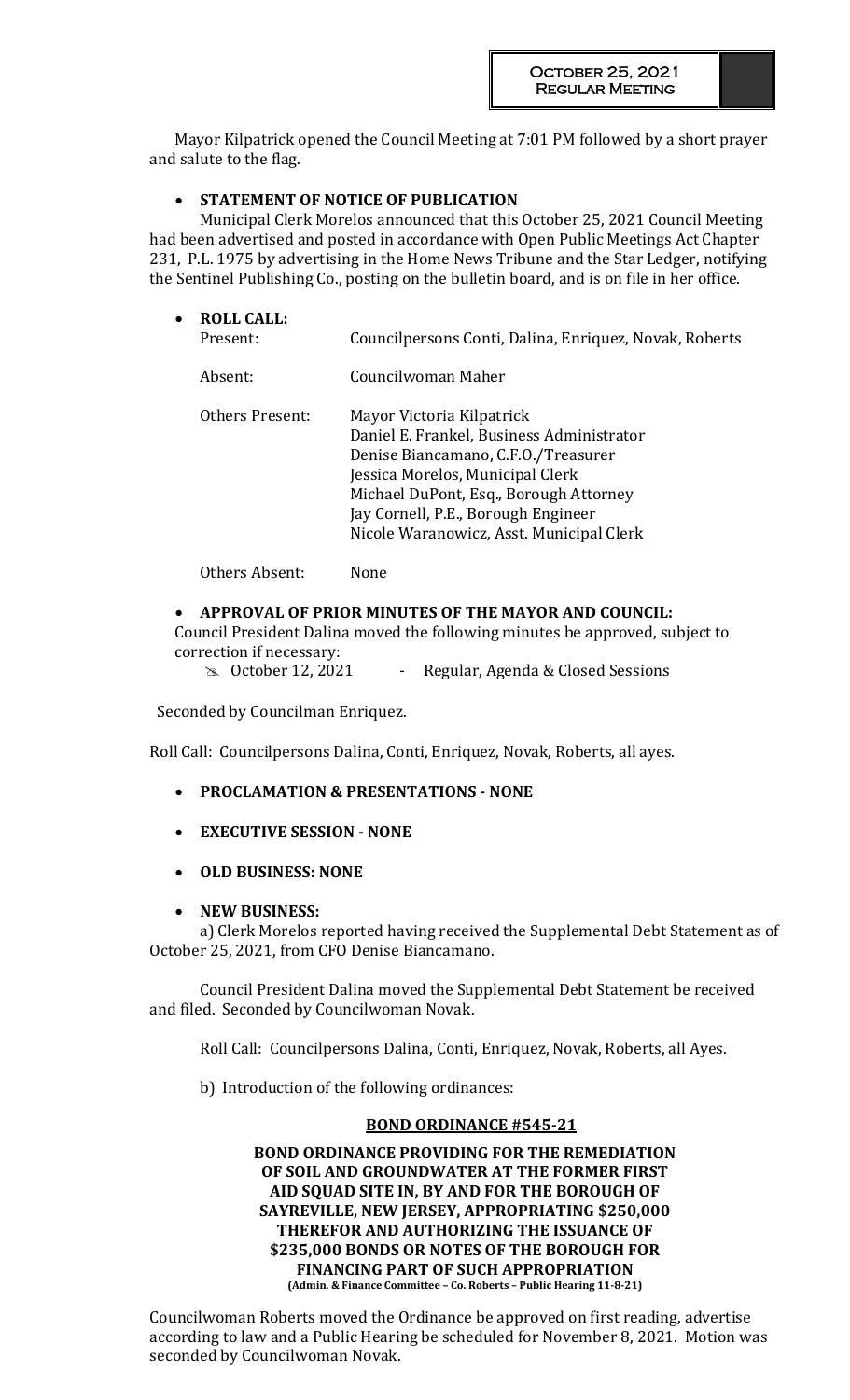Roll Call: Ayes: Councilpersons Roberts, Conti, Dalina, Enriquez, Novak.

## **ORDINANCE #546-21 AN ORDINANCE FIXING THE SALARIES OF CERTAIN BOROUGH OFFICIALS, OFFICERS AND EMPLOYEES FOR THE YEARS 2021-2025 AS COMMENSURATED IN THE P.B.A. LOCAL #98 BARGAINING AGREEMENT (Admin. & Finance Committee – Co. Roberts – Public Hearing 11-8-21)**

Councilwoman Roberts moved the Ordinance be approved on first reading, advertise according to law and a Public Hearing be scheduled for November 8, 2021. Motion was seconded by Councilwoman Novak.

Roll Call: Ayes: Councilpersons Roberts, Conti, Dalina, Enriquez, Novak.

# **CONSENT AGENDA RESOLUTIONS**

Mayor Kilpatrick opened the meeting for any questions or comments on Consent Agenda Resolutions.

Those appearing were:

- Jim Robinson, 11 Borelle Square

Mr. Robinson questioned Resolution #2021-275 and if that was for the Borough to be able to do hybrid meetings.

Mayor responded that those upgrades would allow for hybrid meetings.

No further appearances.

Council President Dalina made a motion to close the Public Portion and adopt the Consent Agenda Resolutions. Seconded by Councilwoman Novak.

Roll Call: Councilpersons Dalina, Conti, Enriquez, Novak, Roberts, all Ayes.

## **RESOLUTION #2021-272**

**WHEREAS,** all bills submitted to the Borough of Sayreville covering services, work, labor and material furnished the Borough of Sayreville have been duly audited by the appropriate committee;

**NOW, THEREFORE, BE IT AND IT IS HEREBY RESOLVED** that all bills properly verified according to law and properly audited by the appropriate committees be and the same are hereby ordered to be paid by the appropriate Borough officials.

|  | /s/ Victoria Kilpatrick, Mayor |  |
|--|--------------------------------|--|
|  |                                |  |

| /s/Vincent Conti, Councilman             | /s/ Michele Maher, Councilwoman        |
|------------------------------------------|----------------------------------------|
| /s/ Kevin Dalina, Councilman             | <u>/s/ Mary J. Novak, Councilwoman</u> |
| <u>'s/ Damon Enriquez, Councilman - </u> | <u>/s/ Donna Roberts, Councilwoman</u> |

Reviewed by the Borough Attorney and is approved as to form and the Resolution satisfies all of the legal requirements for the Mayor's signature.

# /s/ Michael R. DuPont, Borough Attorney

**Bill list of October 25, 2021 in the amount of \$2,261,280.92 in a separate Bill List File for 2021 (See Appendix Bill List 2021-A for this date).**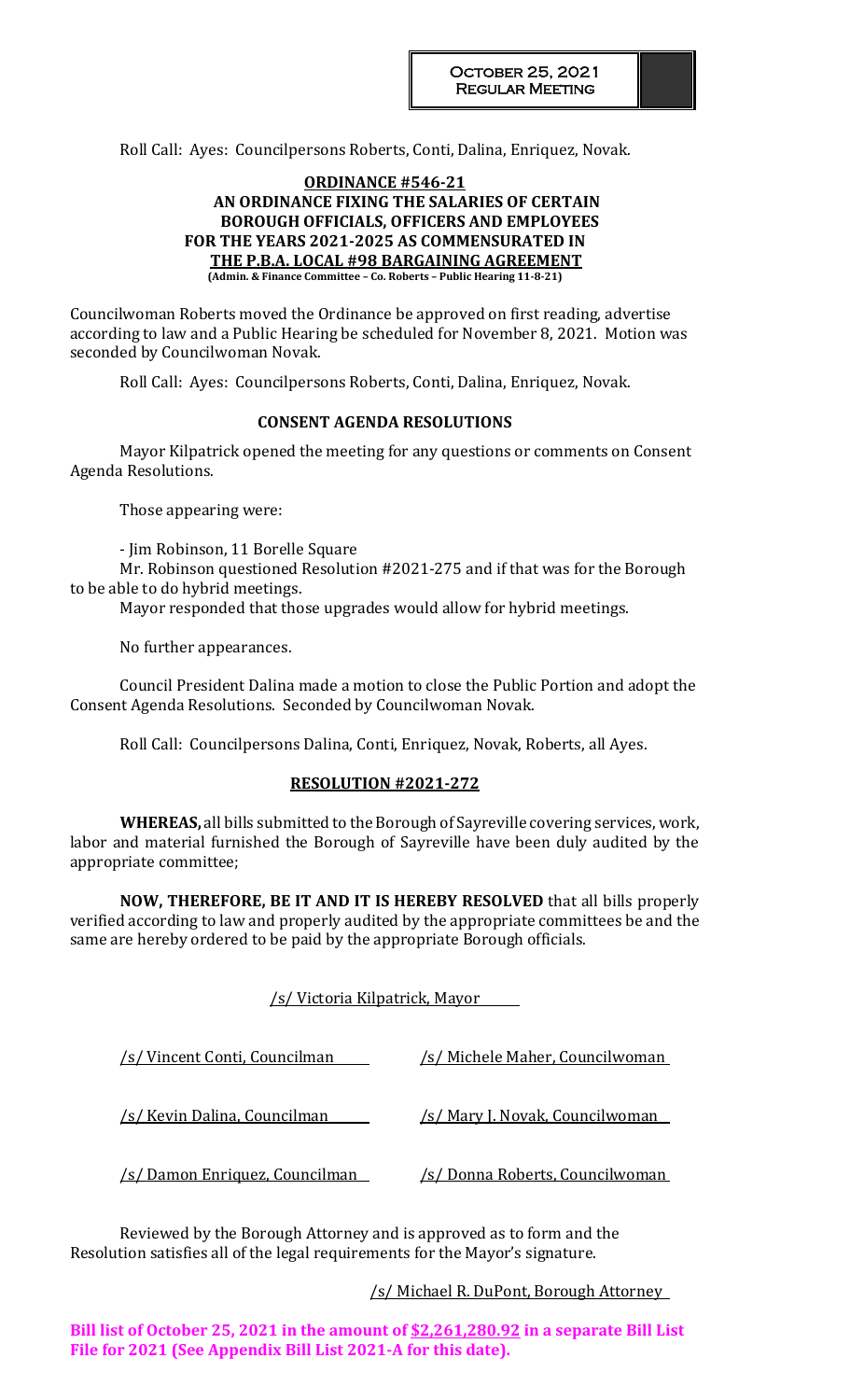# **RESOLUTION #2021-273**

**WHEREAS,** at the request of the Mayor and Borough Council, there was prepared a new seal for the Borough in form approved by the Mayor and Council;

**NOW, THEREFORE, BE IT AND IT IS HEREBY RESOLVED** that the following impression made hereby and made a part hereof be and the same is hereby adopted as the official seal of the Borough of Sayreville.

> /s/ Donna Roberts, Councilman (Admin. & Finance Committee)

Reviewed by the Borough Attorney and is approved as to form and the Resolution satisfies all of the legal requirements for the Mayor's signature.

/s/ Michael R. DuPont, Borough Attorney

**ATTEST: BOROUGH OF SAYREVILLE**

/s/ Jessica Morelos, RMC /s/ Victoria Kilpatrick Municipal Clerk Mayor

# **RESOLUTION #2021-274**

**BE IT RESOLVED,** that the Borough Clerk is hereby authorized and

directed to advertise for the receipt of bids for all annual Professional Services

Proposals for the year 2022.

/s/ Donna Roberts, Councilman (Admin. & Finance Committee)

Reviewed by the Borough Attorney and is approved as to form and the Resolution satisfies all of the legal requirements for the Mayor's signature.

/s/ Michael R. DuPont, Borough Attorney

/s/ Jessica Morelos, RMC /s/ Victoria Kilpatrick Municipal Clerk Mayor

# **ATTEST: BOROUGH OF SAYREVILLE**

## **RESOLUTION #2021-275**

**BE IT RESOLVED** that the proper Borough officials are hereby authorized to

award a non-fair and open contract to Alliance Telecommunications, Inc. of

Parsippany, NJ for the upgrade to Council Chambers Audio Video system for hybrid

meetings in an amount not to exceed \$19,940.00.

/s/ Donna Roberts, Councilman (Admin. & Finance Committee)

Reviewed by the Borough Attorney and is approved as to form and the Resolution satisfies all of the legal requirements for the Mayor's signature.

/s/ Michael R. DuPont, Borough Attorney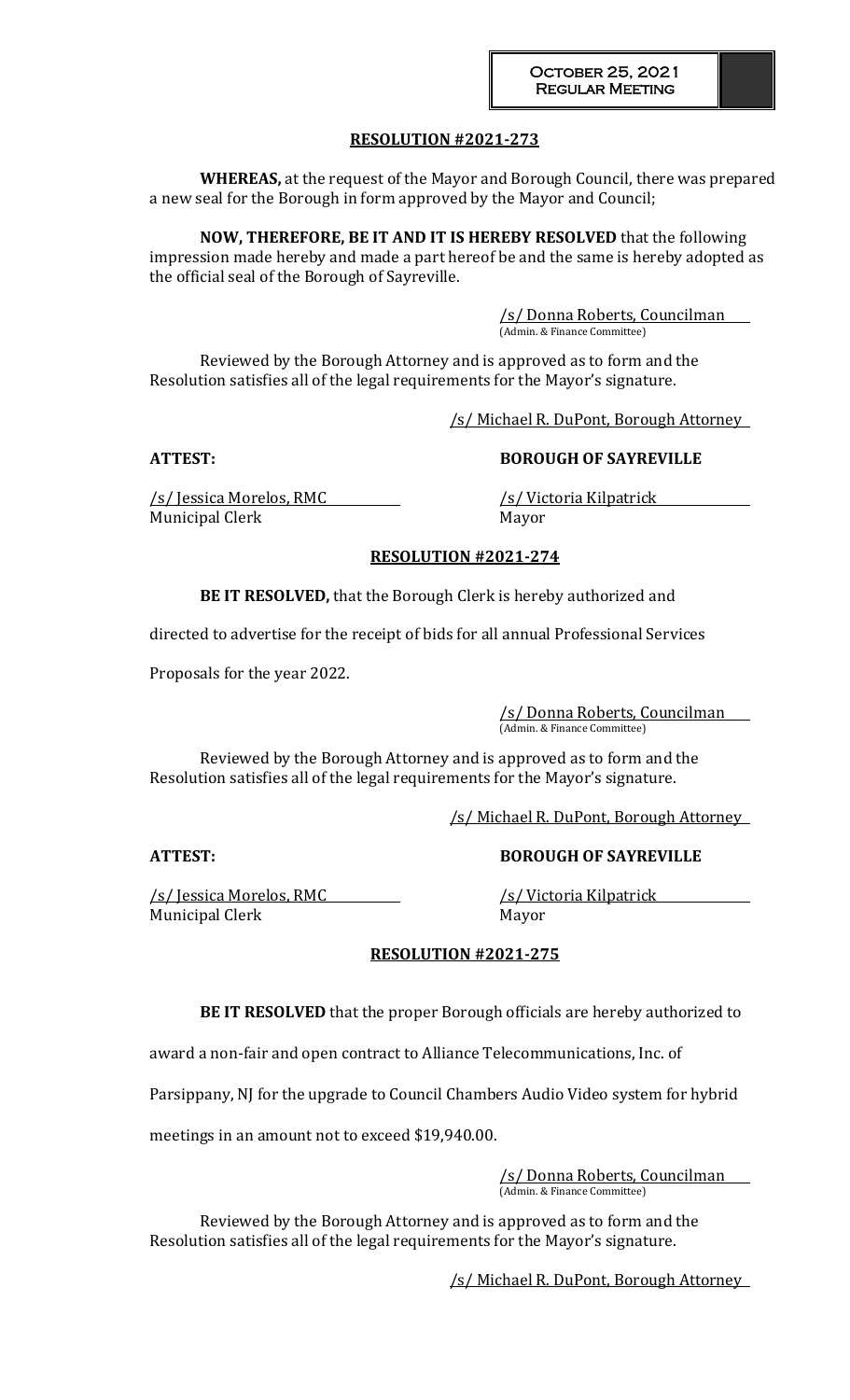October 25, 2021 Regular Meeting

## **ATTEST: BOROUGH OF SAYREVILLE**

/s/ Jessica Morelos, RMC /s/ Victoria Kilpatrick Municipal Clerk Mayor

## **RESOLUTION #2021-276**

## **A RESOLUTION OF THE BOROUGH OF SAYREVILLE IN THE COUNTY OF MIDDLESEX, STATE OF NEW JERSEY, AUTHORIZING THE DISCHARGE OF MORTGAGE FOR PROPERTY LOCATED at 27 FOURTH STREET, SAYREVILLE, NEW JERSEY**

**WHEREAS,** a certain Mortgage dated June 22, 2000 was made by Eugene J. Smith and Margaret M. Smith, residing at 27 Fourth Street, Sayreville, New Jersey, in the Borough of Sayreville in the County of Middlesex and State of New Jersey; and

**WHEREAS**, this Mortgage, never modified, was made to secure payment in the amount of TEN THOUSAND (\$10,000.00) Dollars, without interest. The mortgage was recorded or registered in the office of the County Recording Officer of Middlesex County, State of New Jersey, on July 5, 2000 in Book 06304 at Page 0785, Instrument No. 2000 019215; and

**WHEREAS,** said Mortgage states that the debt is forgiven at the end of the tenth year, as long as the residence remained the property of Borrower; and

**WHEREAS,** according to said Mortgage the debt was due to be forgiven in June of 2010; and

**BE IT AND IT IS HEREBY RESOLVED** Mayor Victoria Kilpatrick and Jessica Morelos, Borough Clerk of the Borough of Sayreville are authorized to execute a Discharge of Mortgage for the property located at 3 Cambridge Drive, Parlin, New Jersey.

> /s/ Donna Roberts, Councilman (Admin. & Finance Committee)

Reviewed by the Borough Attorney and is approved as to form and the Resolution satisfies all of the legal requirements for the Mayor's signature.

/s/ Michael R. DuPont, Borough Attorney

## **ATTEST: BOROUGH OF SAYREVILLE**

/s/ Jessica Morelos, RMC /s/ Victoria Kilpatrick Municipal Clerk Mayor

## **RESOLUTION #2021-277**

## **A RESOLUTION OF THE BOROUGH OF SAYREVILLE IN THE COUNTY OF MIDDLESEX, STATE OF NEW JERSEY, CONSENTING TO THE MEMORANDUM OF AGREEMENT BETWEEN THE BOROUGH OF SAYREVILLE AND PBA LOCAL #98**

**WHEREAS,** there now exists a Memorandum of Agreement between the Borough of Sayreville and the PBA Local 98; and

**WHEREAS,** representatives of PBA Local #98 and the Borough of Sayreville have agreed to certain modifications to the present Collective Bargain Agreement.

**NOW, THEREFORE BE IT RESOLVED,** that the Mayor and Council of the Borough of Sayreville, County of Middlesex and State of New Jersey hereby consent to the execution of the Memorandum of Agreement between the PBA Local #98 (Sergeants & Lieutenants) and the Borough of Sayreville.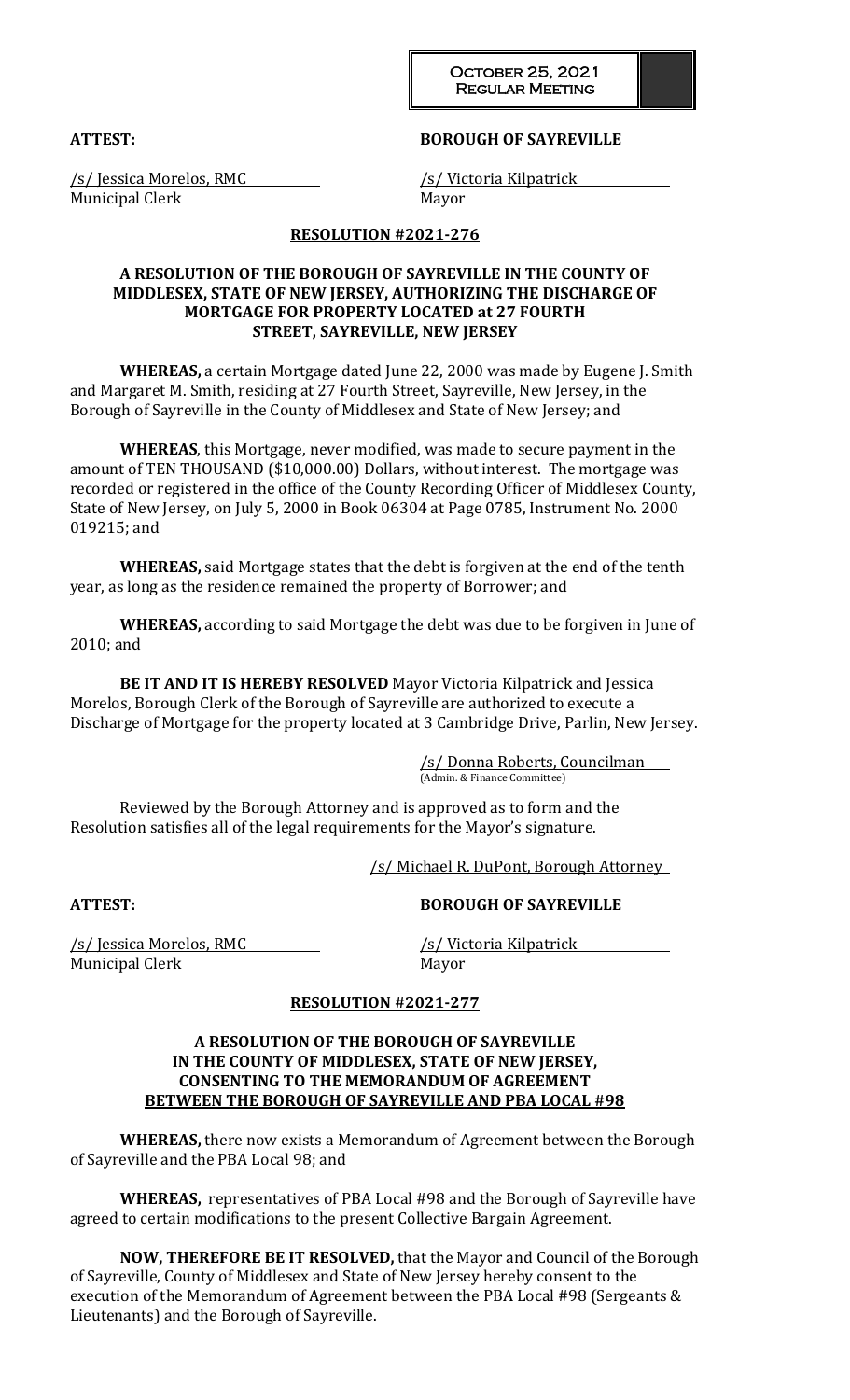## October 25, 2021 Regular Meeting

/s/ Donna Roberts, Councilman (Admin. & Finance Committee)

Reviewed by the Borough Attorney and is approved as to form and the Resolution satisfies all of the legal requirements for the Mayor's signature.

/s/ Michael R. DuPont, Borough Attorney

# **ATTEST: BOROUGH OF SAYREVILLE**

/s/ Jessica Morelos, RMC /s/ Victoria Kilpatrick Municipal Clerk Mayor

# **RESOLUTION #2021-278**

**BE IT AND IT IS HEREBY RESOLVED** that the proper borough officials are

hereby authorized and directed to execute an Inter-Local Service Agreement

between the Borough of Sayreville and the County of Middlesex for the striping of

municipal roadways as outlined in the attached agreement and made a part hereof.

/s/ Kevin Dalina, Councilman (Public Works Committee)

Reviewed by the Borough Attorney and is approved as to form and the Resolution satisfies all of the legal requirements for the Mayor's signature.

/s/ Michael R. DuPont, Borough Attorney

/s/ Jessica Morelos, RMC /s/ Victoria Kilpatrick Municipal Clerk Mayor

**ATTEST: BOROUGH OF SAYREVILLE**

## **RESOLUTION #2021-279**

**WHEREAS**, on October 1, 2021 the Mayor and Council of the Borough of Sayreville received bids for the "Snow Plowing and Removal Services, as needed" and

**WHEREAS,** the Certification as to Availability of Funds is annexed hereto;

**NOW, THEREFORE, BE IT RESOLVED** by the Mayor and Council on this 25th day of October, 2021, that:

1. Contract for the "Snow Plowing and Removal Services, as needed" be awarded to B & W Construction Co. of South River, NJ on their bid price of \$39,400.00 as appears on copy of bid document attached hereto and made a part hereof.

> /s/ Kevin Dalina, Councilman (Public Works Committee)

Reviewed by the Borough Attorney and is approved as to form and the Resolution satisfies all of the legal requirements for the Mayor's signature.

/s/ Michael R. DuPont, Borough Attorney

**ATTEST: BOROUGH OF SAYREVILLE**

/s/ Jessica Morelos, RMC /s/ Victoria Kilpatrick Municipal Clerk Mayor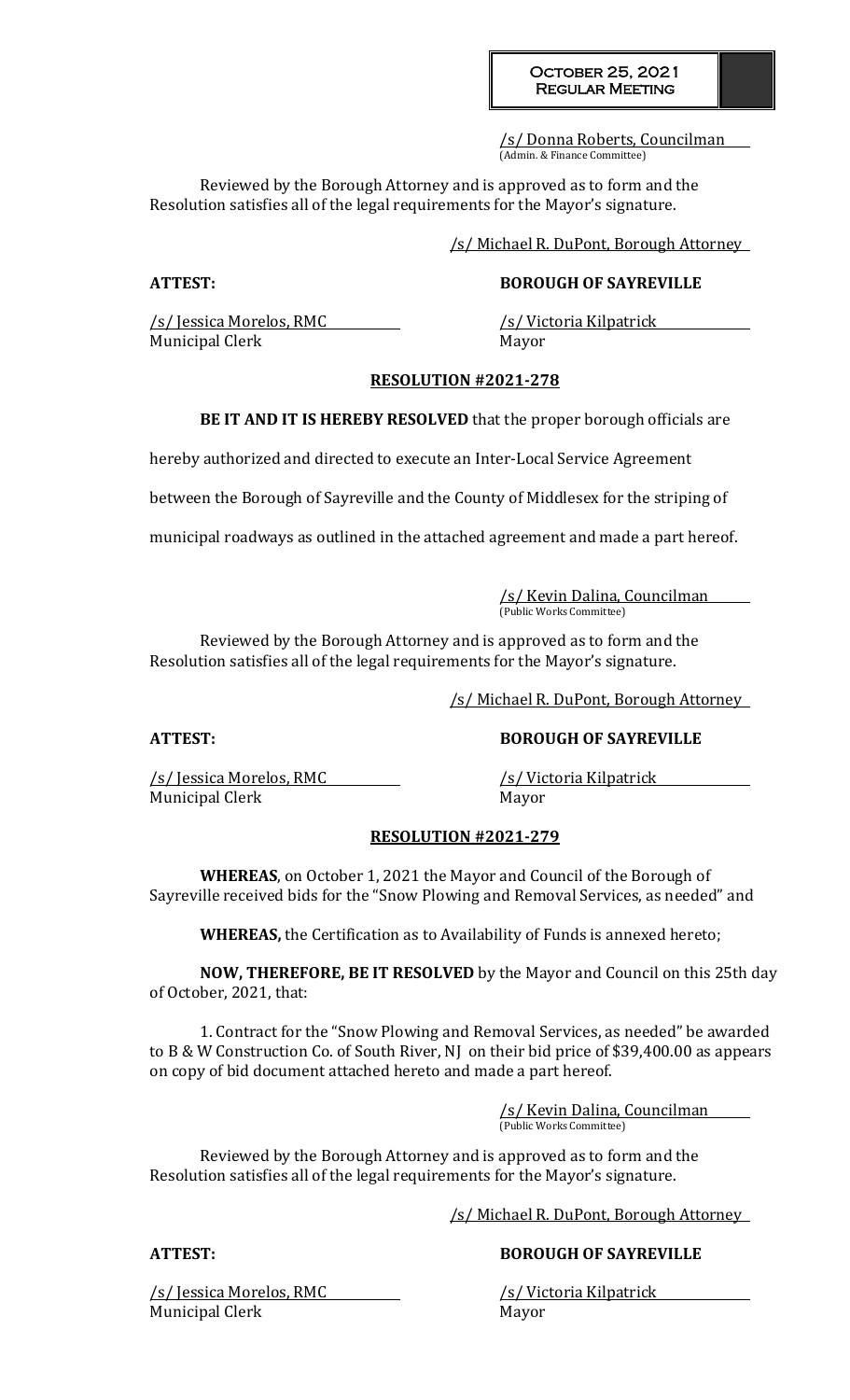## **RESOLUTION #2021-280**

**WHEREAS,** on October 19, 2021 the Mayor and Council of the Borough of Sayreville received bids for the "Improvements to Ernston Road; and

**WHEREAS,** Certification as to Availability of Funds is annexed hereto;

**NOW, THEREFORE, BE IT RESOLVED** by the Mayor and Council on this 25th day of October, 2021 that:

1. Contract for the "Improvements to Ernston Road" be awarded to Z Brothers Concrete Contractors, Inc., 304 Jernee Mill Road, Sayreville, NJ 08872 on their bid price of \$516,086.04 as appears on copy of bid document attached hereto and made a part hereof, subject to the waiver of minor irregularities and the concurrence of the award of the contract by the New Jersey Department of Transportation.

> /s/ Kevin Dalina, Councilman (Public Works Committee)

Reviewed by the Borough Attorney and is approved as to form and the Resolution satisfies all of the legal requirements for the Mayor's signature.

/s/ Michael R. DuPont, Borough Attorney

**ATTEST: BOROUGH OF SAYREVILLE**

/s/ Jessica Morelos, RMC /s/ Victoria Kilpatrick Municipal Clerk Mayor

# **RESOLUTION #2021-281**

**WHEREAS,** N.J.S.A. 40A:5-4 requires the governing body of every local unit to have made an annual audit of its books, accounts and financial transactions; and

**WHEREAS,** the Annual Report of Audit for the fiscal year ended December 31, 2020 has been filed by a Registered Municipal Accountant with the Municipal Clerk as per the requirements of N.J.S.A. 40A:5-6 and a copy has been received by each member of the governing body; and

**WHEREAS**, the Local Finance Board of the State of New Jersey is authorized to prescribe reports pertaining to the local fiscal affairs, as per R.S. 52:27BB-34; and

**WHEREAS,** R.S. 52:27BB-34 authorizes the Local Finance Board of the State of New Jersey to prescribe reports pertaining to the local fiscal affairs: and

**WHEREAS**, the Local Finance Board has promulgated N.J.A.C. 5:0-6.5, a regulation requiring that the governing body of each municipality shall by resolution certify to the Local Finance Board of the State of New Jersey that all members of the governing body have reviewed, as a minimum, the sections of the annual audit entitled:

> General Comments and Recommendations

; and

**WHEREAS,** the members of the governing body have personally reviewed as a minimum the Annual Report of Audit and specifically the sections of the Annual Audit entitled "General Comments and Recommendations, as evidenced by the group affidavit form of the governing body attached hereto; and

**WHEREAS,** such resolution of certification shall be adopted by the Governing Body no later than forty-five days after the receipt of the annual audit, pursuant to N.J.A.C. 5:30-6.5; and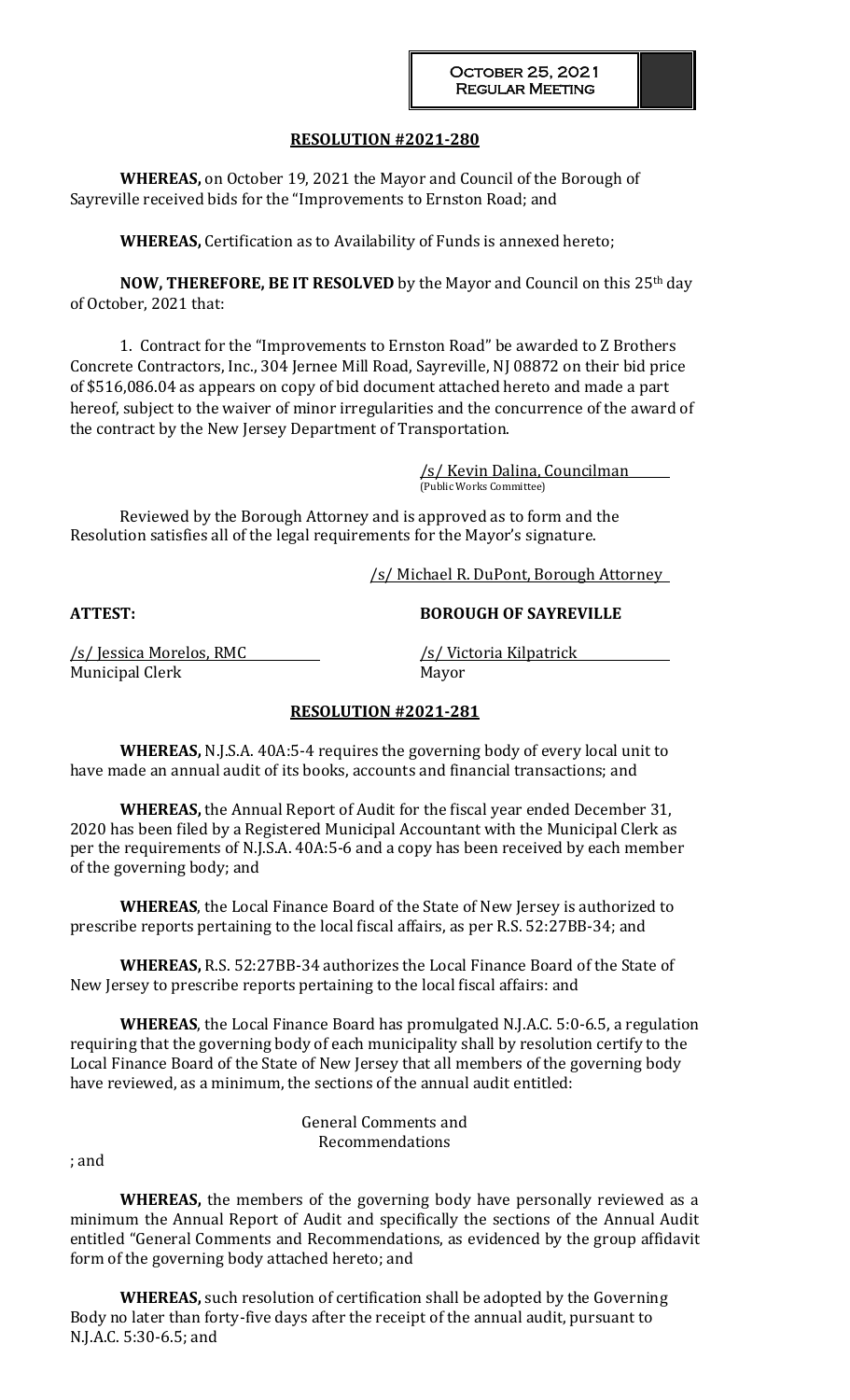**WHEREAS,** all members of the governing body have received and have familiarized themselves with, at least, the minimum requirements of the Local Finance Board of the State of New Jersey, as stated aforesaid and have subscribed to the affidavit, as provided by the Local Finance Board; and

**WHEREAS,** failure to comply with the promulgations of the Local Finance Board of the State of New Jersey may subject the members of the local governing body to the penalty provisions of R.S. 52:27BB, to wit:

> R.S. 52:27BB-52 "A local officer or member of a local governing body who, after a date fixed for compliance, fails or refuses to obey an order of the director (Director of Local Government Services), under the provisions of this Article, shall be guilty of a misdemeanor and, upon conviction, may be fined not more than one thousand dollars (\$1,000.00) or imprisoned for not more than one year, or both, in addition shall forfeit his office."

**NOW, THEREFORE, BE IT RESOLVED** that the Mayor and Borough Council of the Borough of Sayreville, hereby states that it has complied with N.J.A.C. 5:30-6.5 and does hereby submit a certified copy of this resolution and the required affidavit to said Board to show evidence of said compliance.

> /s/ Donna Roberts, Council (Admin. & Finance Committee)

Reviewed by the Borough Attorney and is approved as to form and the Resolution satisfies all of the legal requirements for the Mayor's signature.

/s/ Michael R. DuPont, Borough Attorney

**ATTEST: BOROUGH OF SAYREVILLE**

/s/ Jessica Morelos, RMC /s/ Victoria Kilpatrick Municipal Clerk Mayor

## **RESOLUTION 2021-282**

**A RESOLUTION OF THE BOROUGH OF SAYREVILLE IN THE COUNTY OF MIDDLESEX, STATE OF NEW JERSEY, AUTHORIZING THE SETTLEMENT BETWEEN SPRINT SPECTRUM REALTY COMPANY, LLC D/B/A SPRINT SPECTRUM, L.P. and THE BOROUGH OF SAYREVILLE**

**WHEREAS,** the plaintiff, Sprint Spectrum Realty Company, LLC d/b/a Sprint Spectrum, L.P. filed a Complaint against the Borough of Sayreville on December 13, 2019 under Docket No. MID-L-8371-19 alleging certain causes of action; and

**WHEREAS,** the Borough of Sayreville filed an Answer disputing and denying all claims by Sprint and also filed a Counterclaim on February 20, 2020; and

**WHEREAS,** the parties wish to amicably resolve this litigation; and

**WHEREAS,** the parties have agreed to settle this dispute for the sum of \$60,000.00 to be paid to Sprint by the Borough of Sayreville; which settlement is not admission of liability and is done solely to avoid costly and uncertain litigation and the Borough will dismiss its Counterclaim against Sprint.

**THEREFORE, BE IT AND IT IS HEREBY RESOLVED** the appropriate Borough Officials are authorized to prepare a Settlement Agreement between the parties for the sum of \$60,000.00 to be paid to Sprint.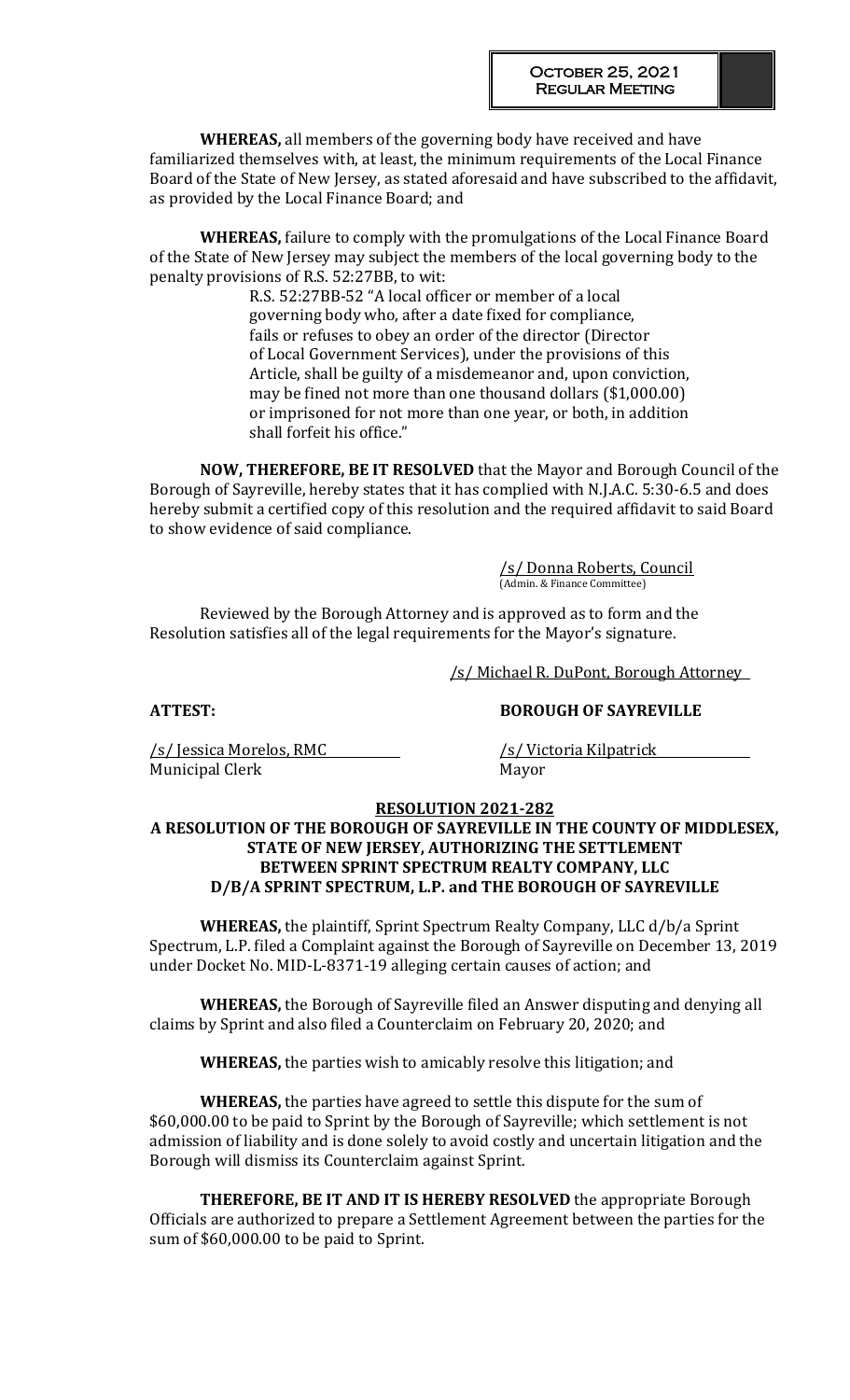/s/ Donna Roberts, Council (Admin. & Finance Committee)

Reviewed by the Borough Attorney and is approved as to form and the Resolution satisfies all of the legal requirements for the Mayor's signature.

/s/ Michael R. DuPont, Borough Attorney

**ATTEST: BOROUGH OF SAYREVILLE**

/s/ Jessica Morelos, RMC /s/ Victoria Kilpatrick Municipal Clerk Mayor

# **BOROUGH ATTORNEY - Michael DuPont**

# **PUBLIC PORTION**

At this time Mayor Kilpatrick opened the meeting to the public for questions or comments on any and all matters.

Those appearing were:

- Arthur Rittenhouse, 33 Delikat Lane

Mr. Rittenhouse questioned the status on the Mocco property. He stated he would like to see all the projects contribute to the tree bank. Mr. Rittenhouse stated there is construction going on at Mocco.

Borough Attorney DuPont stated that violation hasn't been scheduled before the court yet.

Mr. Rittenhouse voiced his concern that the Borough should look into doing the study for the area in need of redevelopment for the whole Route 35 corridor. He questioned if the drop boxes for the election are being monitored. Borough Clerk stated that they are being reviewed.

Mr. Rittenhouse commented on the lack of involvement that the Borough wanted from the Historical Society for planning the Centennial Day celebration. He stated that the Senior Center is not open at night and causes a problem for the meetings of the Historical Society.

- Jim Robinson, 11 Borelle Square

Mr. Robinson complimented the Historical Society on their events. He commented about the board's zoom information is hard to find on the website. Mayor responded that the layout of the website is being looked at. Mr. Robinson commented on the ordinance for the removal of shade trees and

now the resident will be required to pay for the removal of that tree. He stated that the tree should be replaced using the tree bank money.

- Jennifer Hockenjos, 68 MacArthur Avenue

Ms. Hockenjos read a statement about the house located at 72 MacArthur Avenue which has been abandoned and decaying since Hurricane Sandy. She also stated that it's affecting her health. Ms. Hockenjos also questioned how the Borough allows this property to be in that condition.

Borough Administrator Frankel responded that the Borough is doing everything that they can.

Borough Attorney DuPont stated that he will meet with her and inspect the property.

No further appearances.

# **Council President Dalina made a motion to close the Public Portion. Seconded by Councilwoman Novak.**

Roll Call: Voice Vote, all Ayes.

**ADJOURNMENT**